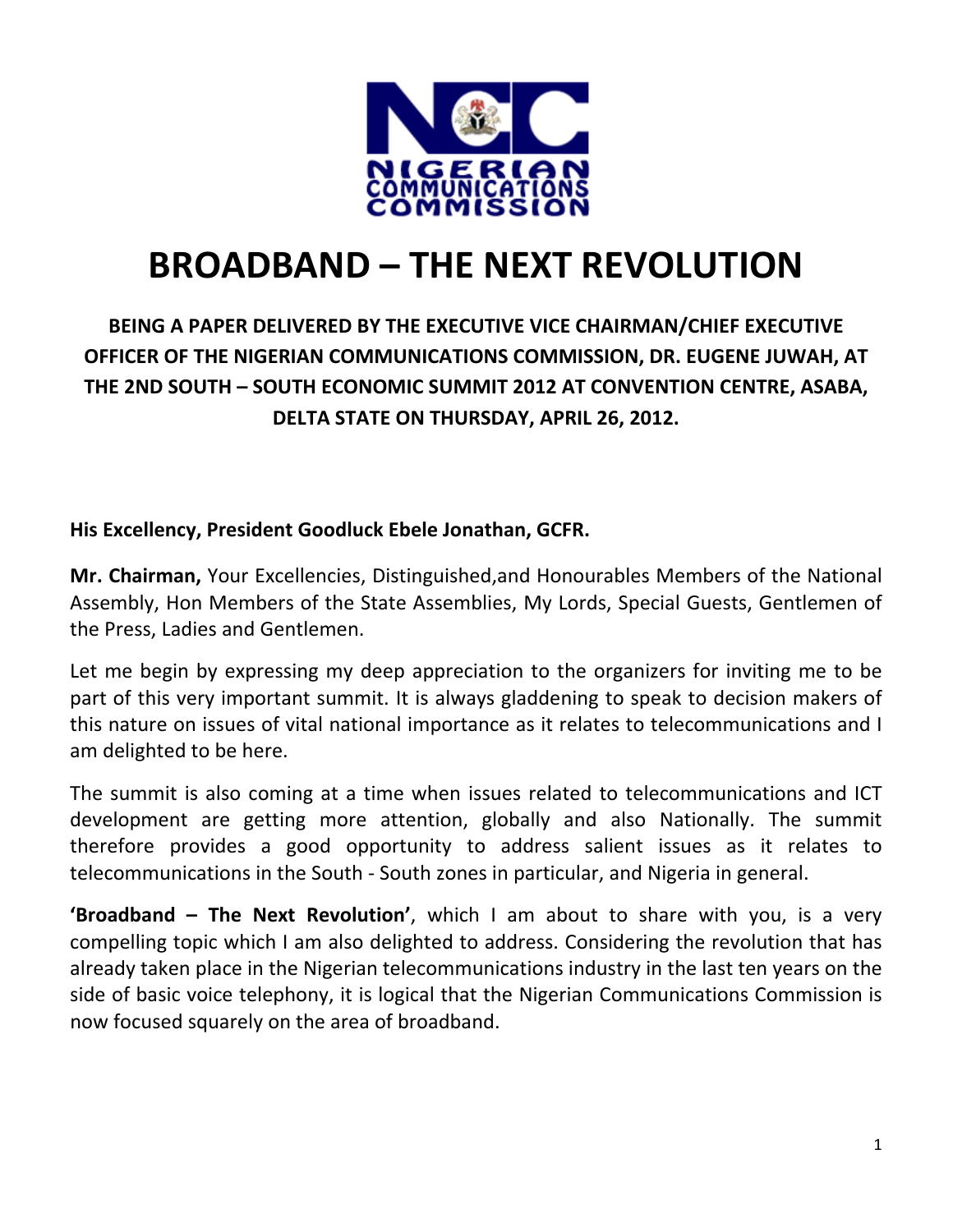#### **NIGERIA IS RIPE FOR BROADBAND**

Let me start by refreshing our memories when we say that we have conquered voice telephony. Currently, more than 90 million active lines are available for the population compared with about 400,000 some ten years ago. This is why the growth of the last ten years has been variously described as a revolution.

By the International Telecommunications standards, this is a huge performance at 64.98 % teledensity compared with some 0.44% in 2001. This is why Nigeria is adjudged one of the fastest growing telecommunications nations of the world, and indeed, the fastest in Africa.

The worldhas taken voice telephony as basic while moving fast into the new world of data transmission that defines the speed with which businesses are conducted in the cyberspace – the Internet. Broadband is simply characterised by the speed at which the Internet highways transmit data from one end of the world to another, or from one computer to another. With the allusion to the fact that Internet has become an infrastructure within which all kinds of information or data in whatever formats, or volume can be shared, broadband becomes the ultimate Internet.

#### **GLOBAL ASPIRATION FOR BROADBAND**

It is not only Nigeria, or the developing world that aspires to enjoy the broadband revolution. President Barrack Obama, on June 28, 2010, sent a memo to the Heads of the Executive Departments and agencies in his administration titled: *Unleashing the Wireless Broadband Revolution.* One paragraph in that memo that has captured the thoughts of some of us who are dedicated to pursuing the broadband revolution reads:

*"Expanded wireless broadband access will trigger the creation of innovative new businesses, provide cost‐effective connections in rural areas, increase productivity, improve public safety, and allow for the development of mobile telemedicine, telework, distance learning, and other new applications that will transform Americans' lives."*

The statement above represents the veritable offerings available in any country that has pervasive broadband availability.

#### **ECONOMIC IMPACT**

The economic impact of broadband penetration has been found to be quite impressive, World Bank studies show, quite conclusively, that in low and middle –income countries,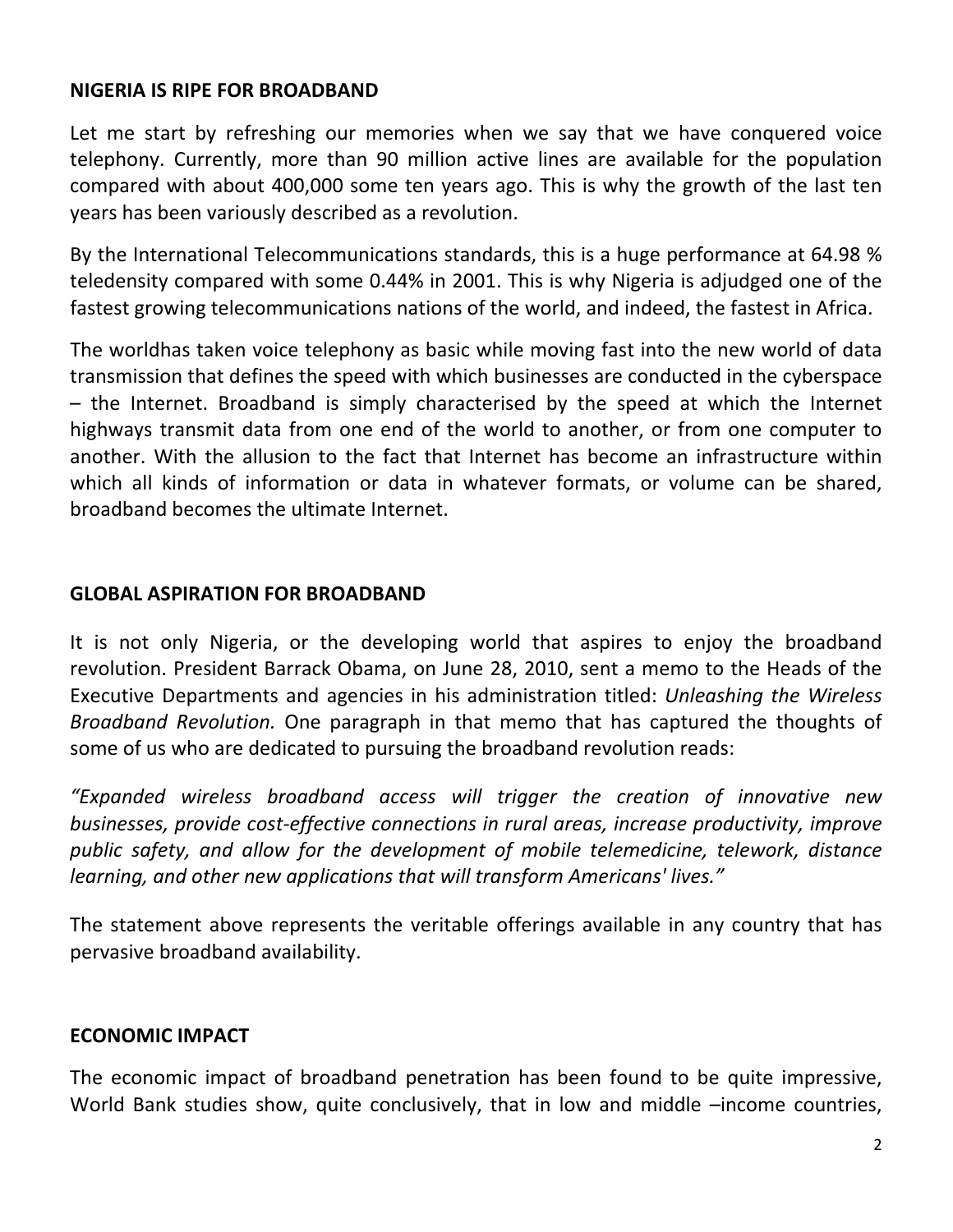every 10% percentage point increase in broadband penetration accelerate economic growth by 1.38 percentage points.

This impact is greater than in high‐income Countries and equally greater than the impact of any other telecommunication service.

In an alternative perspective, doubling the broadband speed for the economy increases its GDP by 0.3 percentage points. This is according to a report conducted jointly by Ericsson, Arthur D. Little and Chalmers University of Technology. The report quantified the isolated impact of broadband speed.

The above percentage points may appear small but if you apply them to the Nigerian GDP at 40 trillion Naira you obtain an increase of more than half a trillion naira in the first instance and N120 billion in the second.

# **STABLE REGULATION, CHALLENGING ENVIRONMENT**

While the regulatory environment in the Country has remained stable and attractive to the global investment community, there still remain a number of challenges.

One of the most difficult challenges to wide scale broadband infrastructure deployment is the issue of right of way. While this issue seems intractable, there are obvious solutions. State Government could move away from the current practice of imposing one off charge for right of way, based on distance to a new regime of periodic revenue streams from their right of way assets.

One way to realize these stream is to contribute the assets as participation in the project. Alternatively, State government may choose to barter their right of way assets for a specialized service from infrastructure operator. For example, access to right of way can be traded for a security surveillance network provided from the infrastructure.

Another challenge comes from Government institutions themselves in form of multiple regulation and multiple taxation. A third challenge is vandalisation of infrastructure.

Finally, legacy infrastructure deployments in Nigeria are characterised by operational issues such as monopoly ownership, exorbitantly high pricing and discriminatory access.

# **STRATEGY FOR IMPLEMENTATION OF BROADBAND SERVICES**

It is in response to addressing the above peculiarities existing in the Nigerian environment, that we have adopted as means of our regulatory intervention an inclusive process we call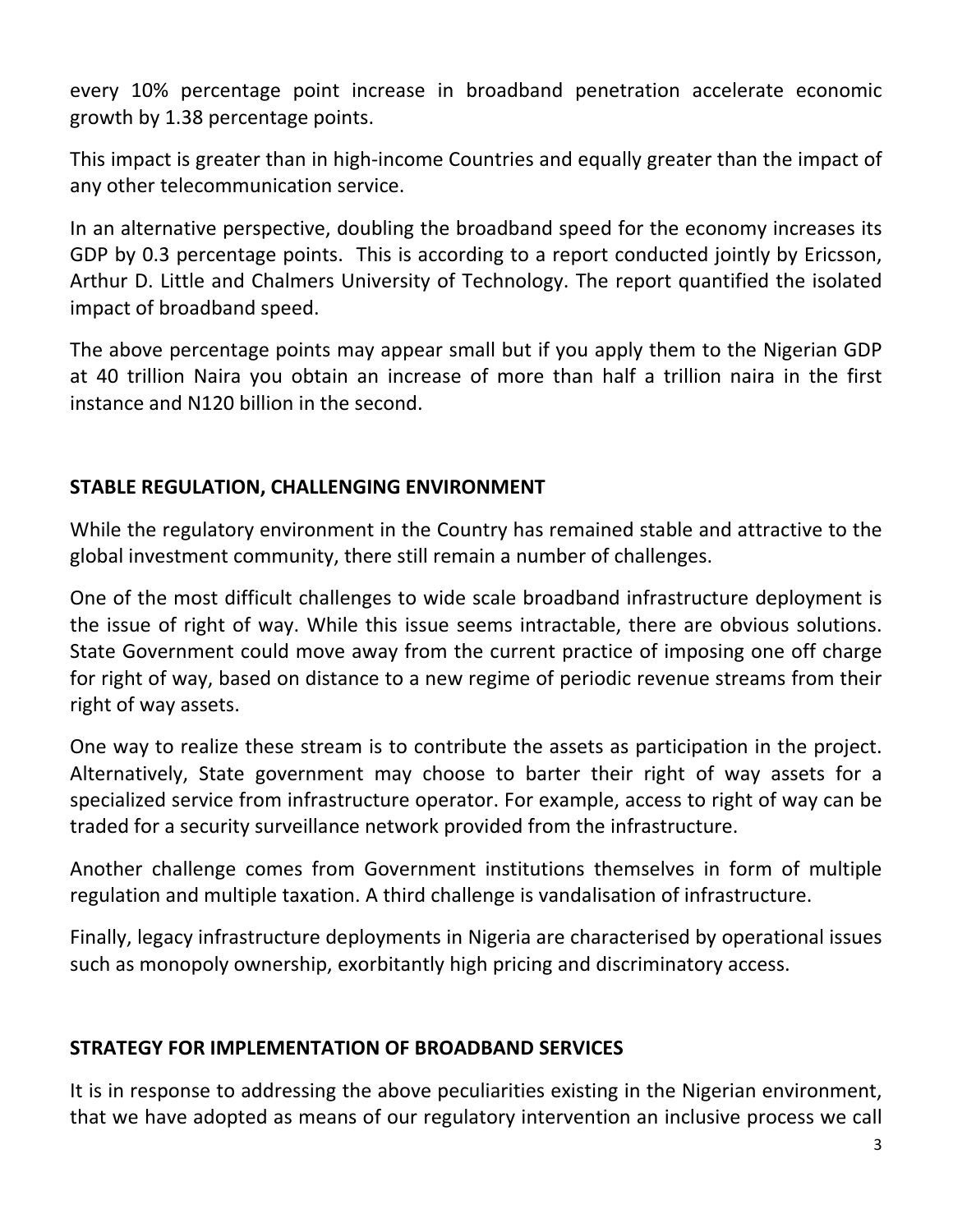"Open Access Model" for broadband deployment. This is a model that provides a framework for sophisticated infrastructure sharing. Using this model, thebroadband infrastructure market structure will be unbundled into three layers ‐ the passive, the active and the retail layers. This structure will ensure vibrancy in the market and prevent dominance as no company will be allowed to play in more than two of the service layers.

In this model, bandwidth will be provided by the active infrastructure providers to the retail service providers on a fair and non-discriminatory basis. The active Infrastructure providers will buy bulk bandwidth from the submarine cable companies, which are then delivered via optical fiber owned by the passive infrastructure provider.

Implementation of this model will bridge the gaps in broadband deployment, eliminate last mile issues, reduce the price of bandwidth for end users and unlock the market for massive broadband usage in Nigeria.

The Commission will issue licenses in the passive and active layers while price caps will be implemented in these layers using cost based pricing. In the retail service layer, multiple licenses will be issued, with pricing to end users determined bymarket forces.

To enable service delivery to under‐served and un‐served areas of the Country where it may not be economically viable to deploy fiber, the Government will offer financial incentives to the infrastructure providers to enable them operate reasonably profitably. In addition, the Government through the Commissionwill facilitate agreements and engage in dispute resolution among the various stakeholders.

In terms of implementation, we have already concluded preliminary studies that will enable cost effective deployment. In this process, we have developed a model for the deployment, and have engaged reputable internationally acclaimedconsultants to drive strategy and design the processes for achieving our goals.

Our overall plan also received quality advice and guide from the International Telecommunications Union, the global telecom regulatory agency which, holds the Nigerian regulatory processes in a very high esteem given our globally acclaimed transparency, fairness, expertise and the consultative disposition that attend our processes.

# **POTENTIALS AND OPPORTUNITIES FOR THE SOUTH SOUTH STATES**

The proximity advantage of the South‐South geopolitical zone to the continental shores, which is already home to intercontinental submarine cables, gives it a unique advantage to